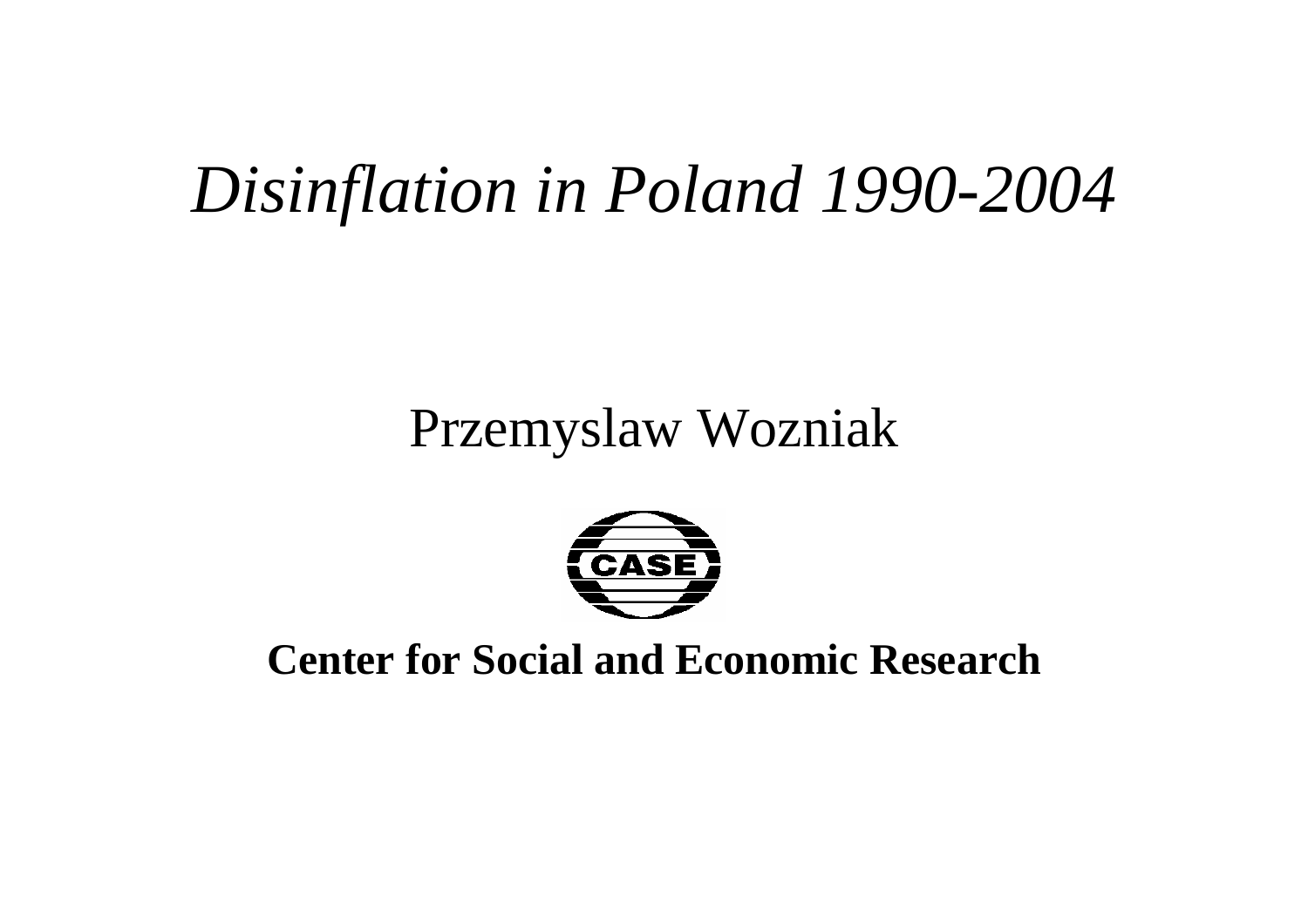#### *Disinflation in Poland 1990-2003*

- 1 Shock Therapy 1990
- 2 Nominal and real exchange rate managemen<sup>t</sup>
- 3 Eclectic Monetary Policy 1993-1998
- 4 Direct Inflation Targeting 1999-2003
- 5 Inflation Targets and Core Inflation
- 6 Monetary Policy under the MPC
- 7 Changes in consumption structure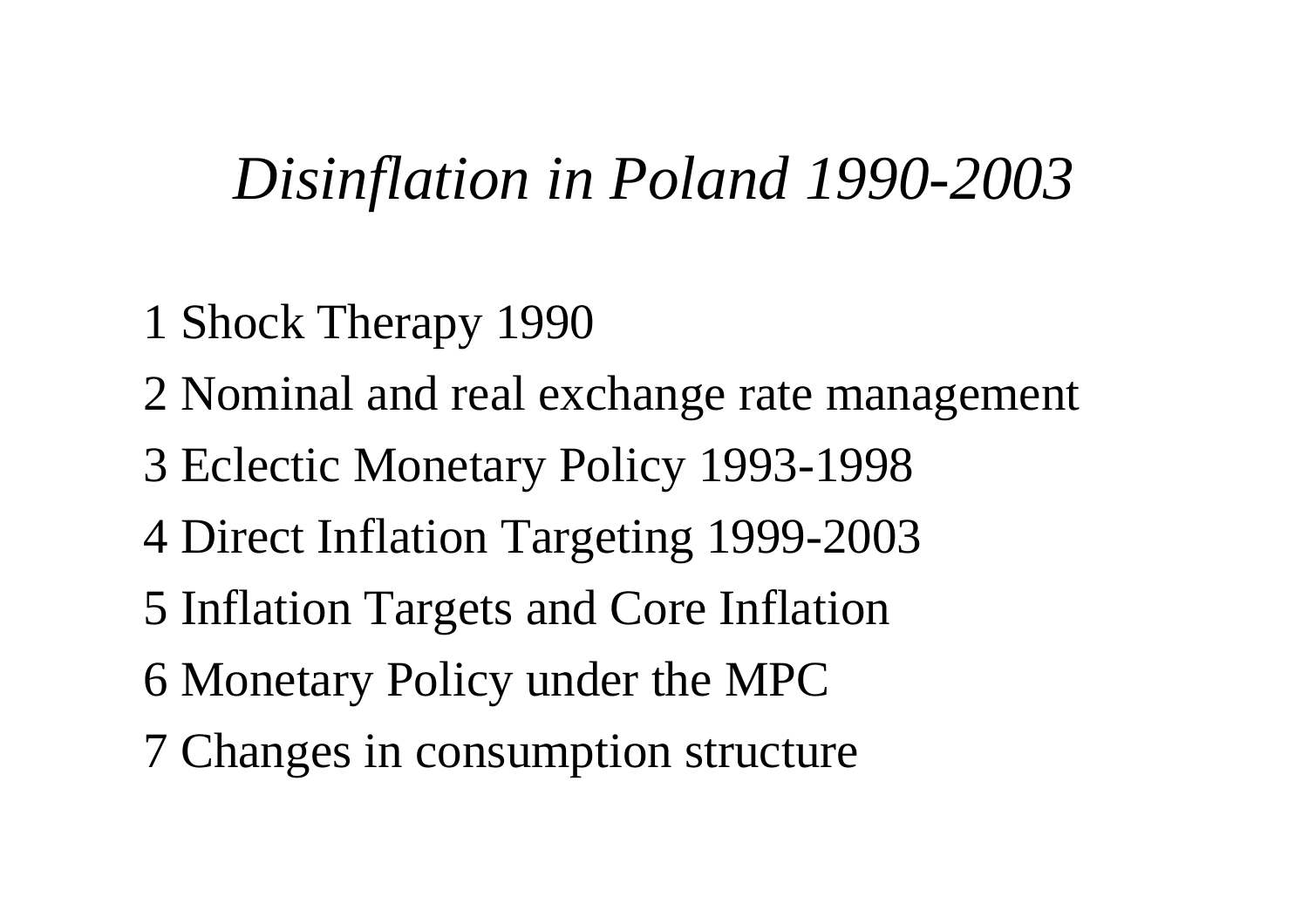# *Shock Therapy*

Balcerowicz Plan (introduced in 1990 in nearhyperinflation environment)

- Reduction of subsidies, liberalization, income policy
- Positive real interest,
- The key role of the exchange rate: unification, internal convertibility, devaluation and freezing for 3 months
- 1 billion USD fund established in suppor<sup>t</sup> for the zloty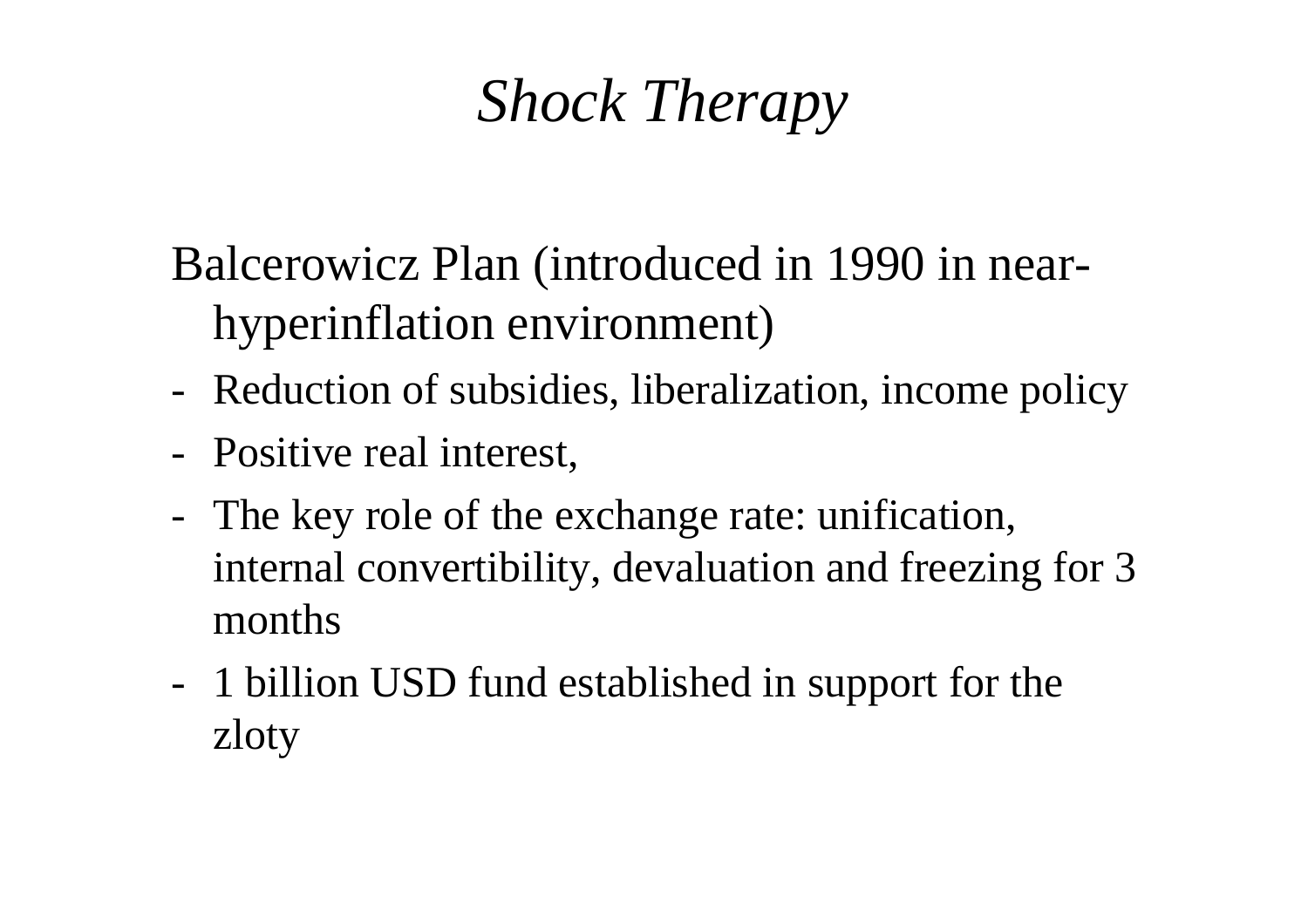# *Inflation in Poland 1989-1993*

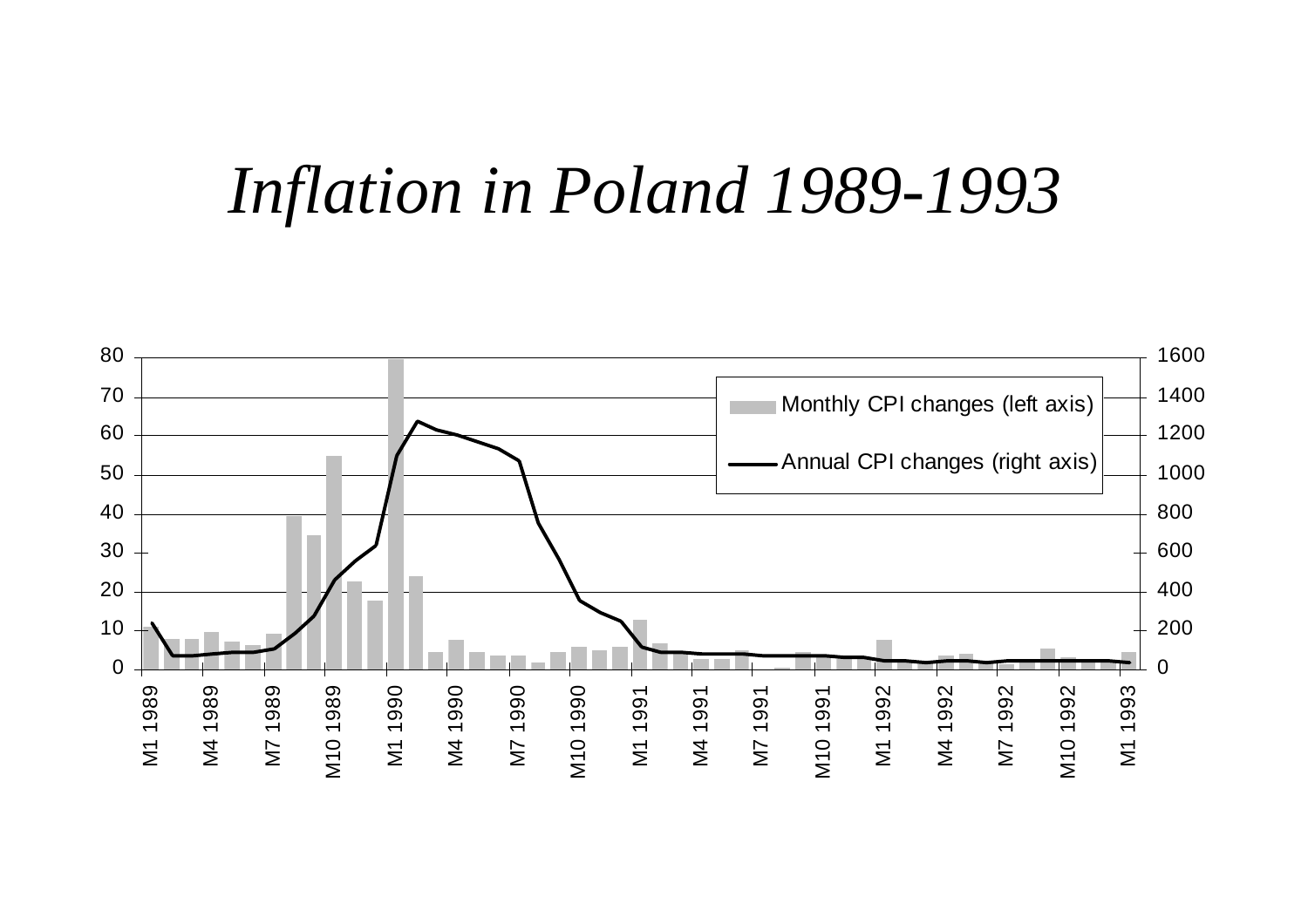#### *Nominal Exchange Rate Management*:

- 1) **Frozen ER** Jan 90-Sep 91 (devaluation in May 91)
- 2) **Crawling Peg** (with mini- devaluations) Oct 1991- Mar 2000
- 3) **Floating ER** since April 2000

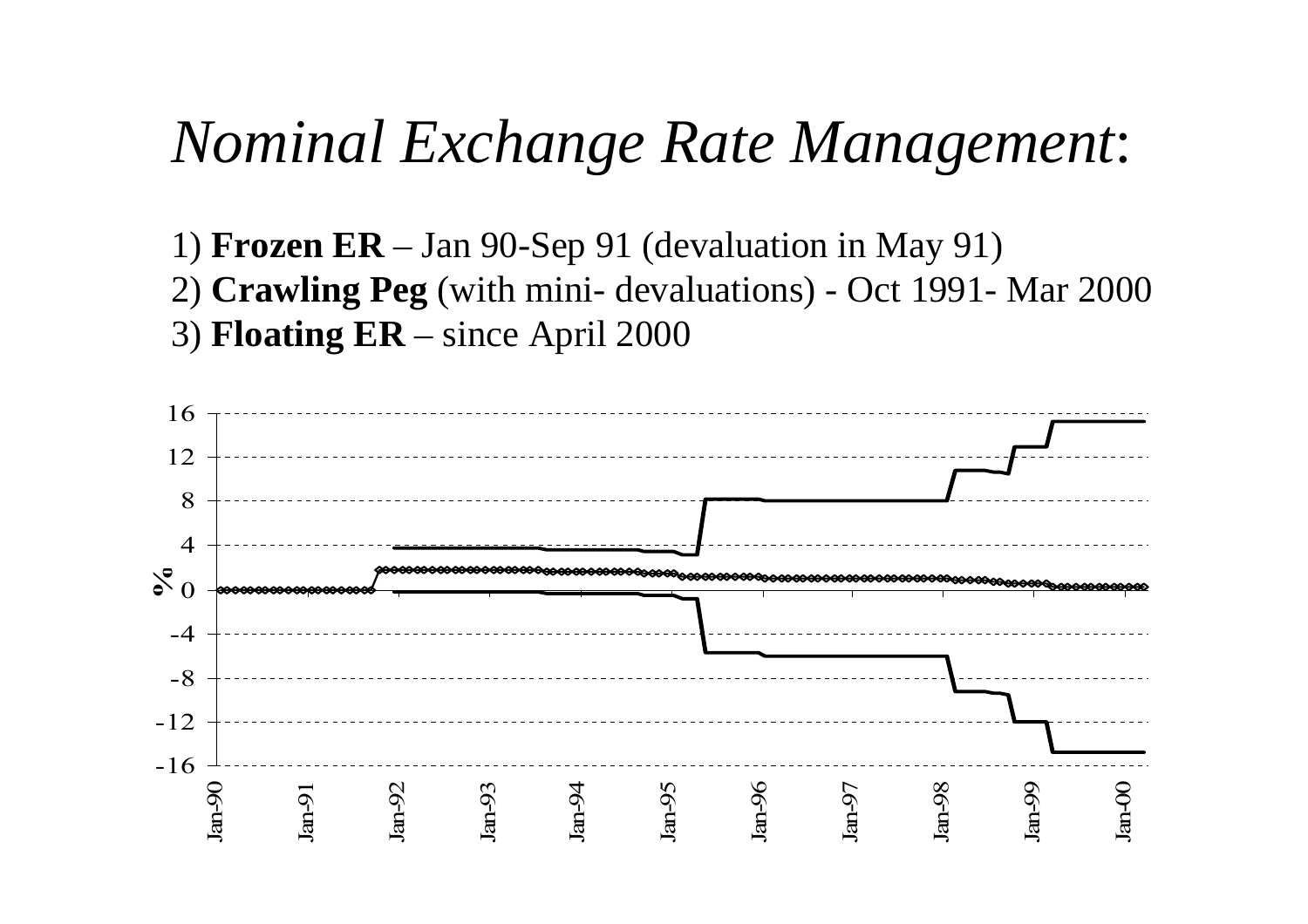### *Monetary Policy 1992-1993*

• Administrative instruments: -credit ceilings,

-reserve requirement

- Insufficient control of market interest rates
- Problems with controlling inflation and money supply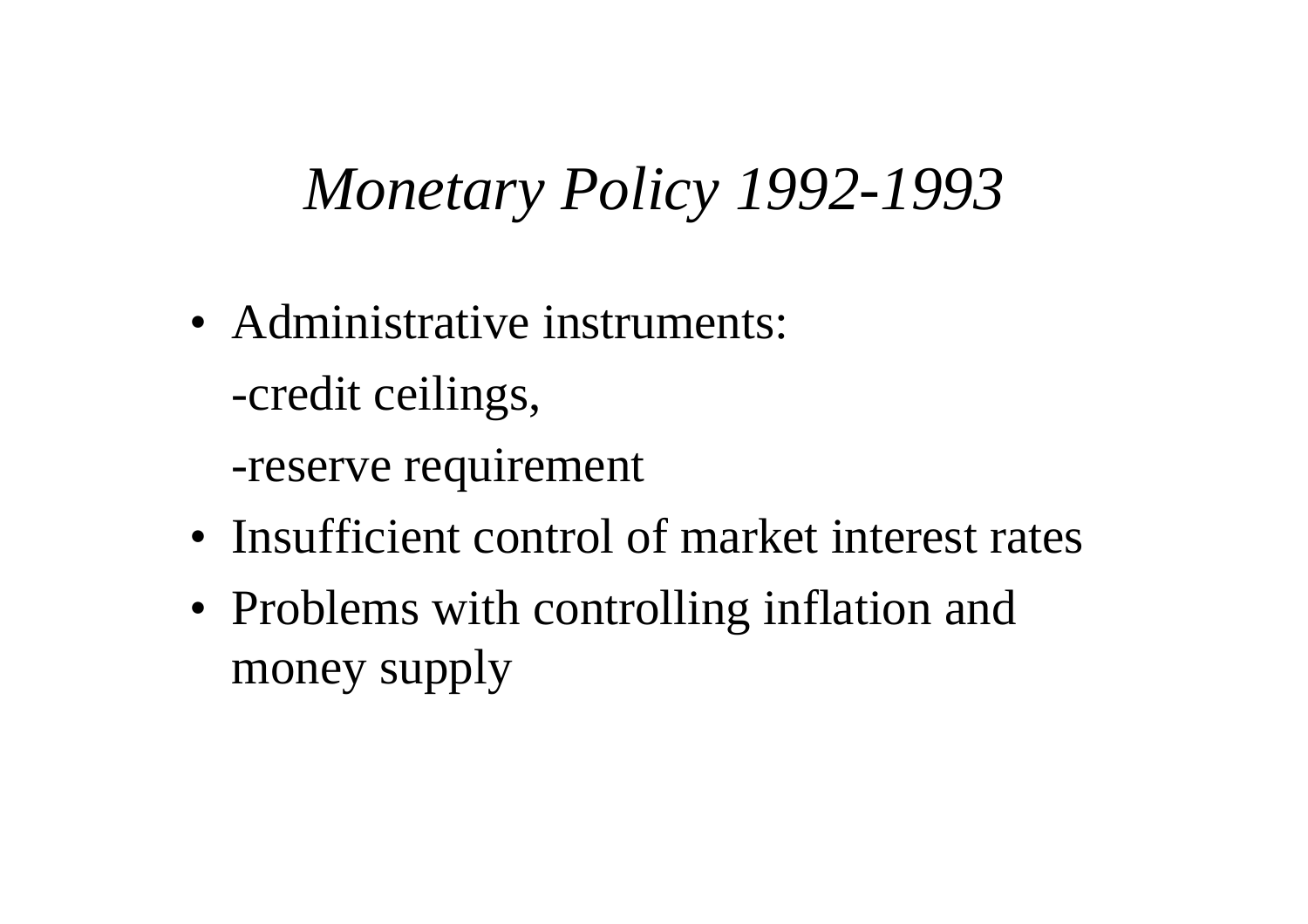# *Eclectic Monetary Policy 1993-1998*

- Increased use of market instruments (e.g. OMO)
- Targeting Money & controlling ER
- Problems with controlling Money massive capital inflows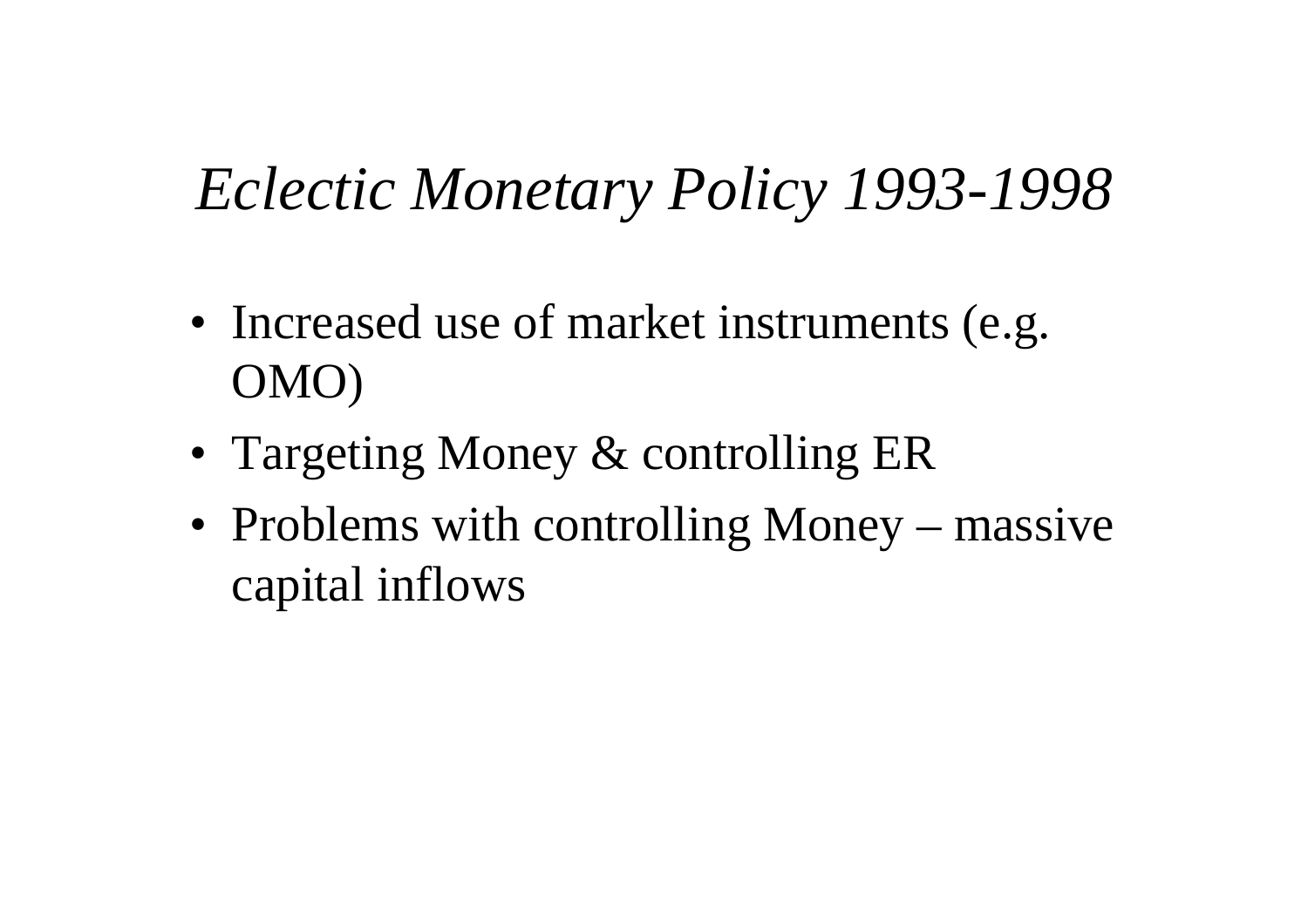# *Inflation in Poland 1993-1998*

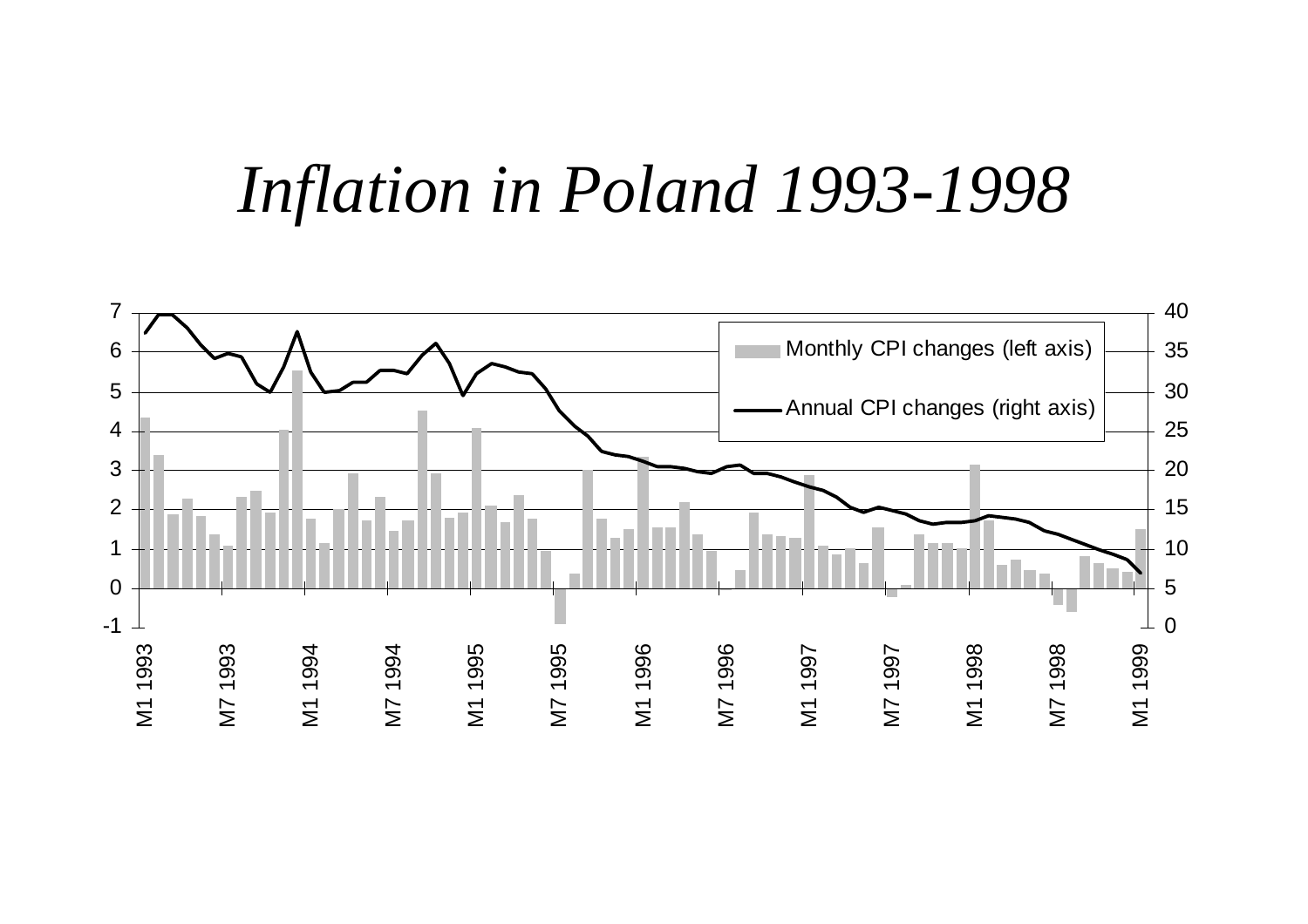# *Change of regime in late 1998*

- •Monetary Policy Council (1998)
- • MPC accounces switch to Direct Inflation Targeting (from 1999):
- No official intermediate targets
- -Special role of inflation forecasts
- -Greater transparency (Inflation Reports)
- -Use of core inflation: currently 5 measures:
- 1) 'net' inflation; 2) inf. excl. controlled prices;
- 3) 15% trimmed mean; 4) infl. excl. most volatile items;
- 5) inf. excl. most volatile items and fuel.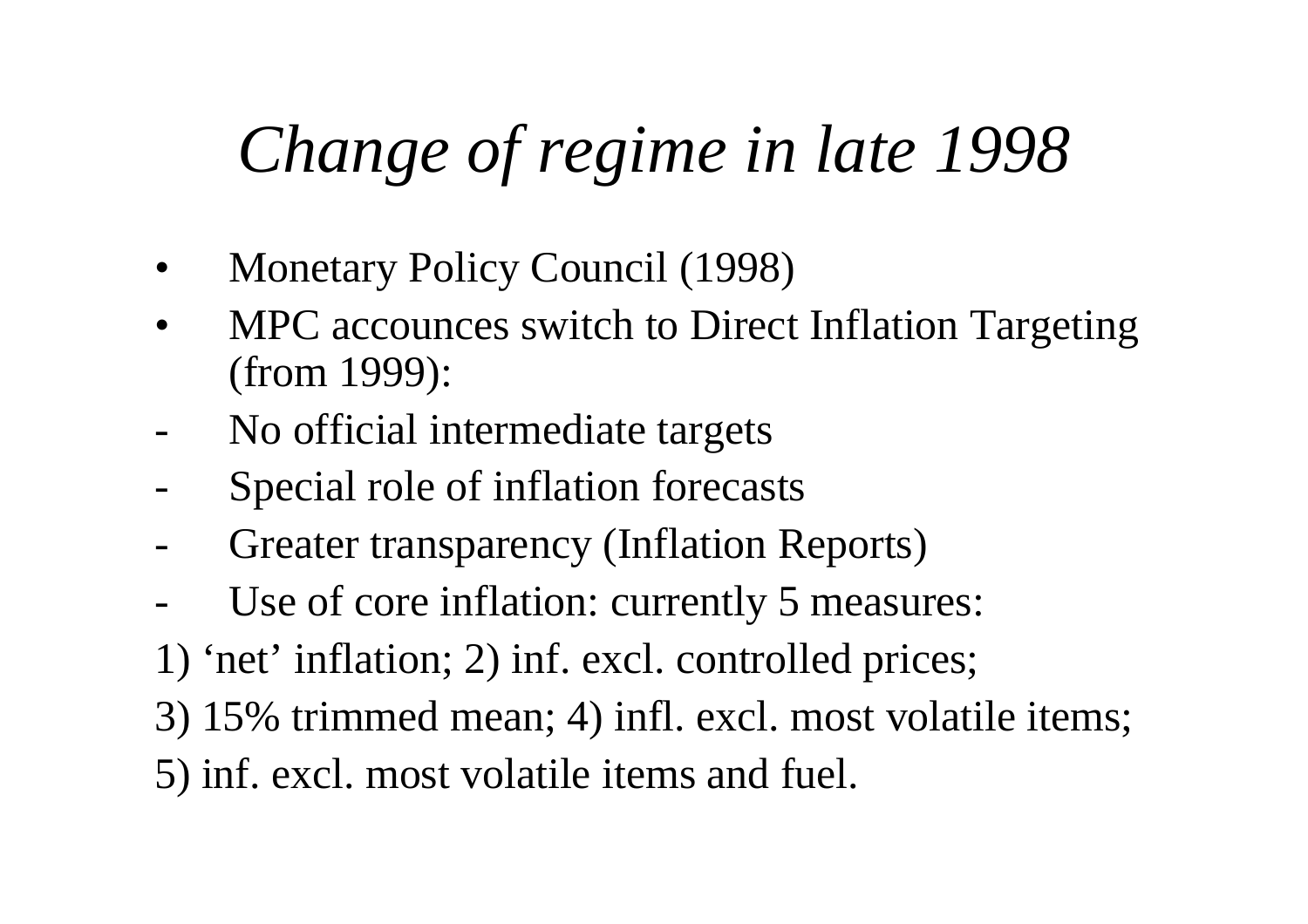# *Inflation, core inflation and inflation targets 1999-2004*

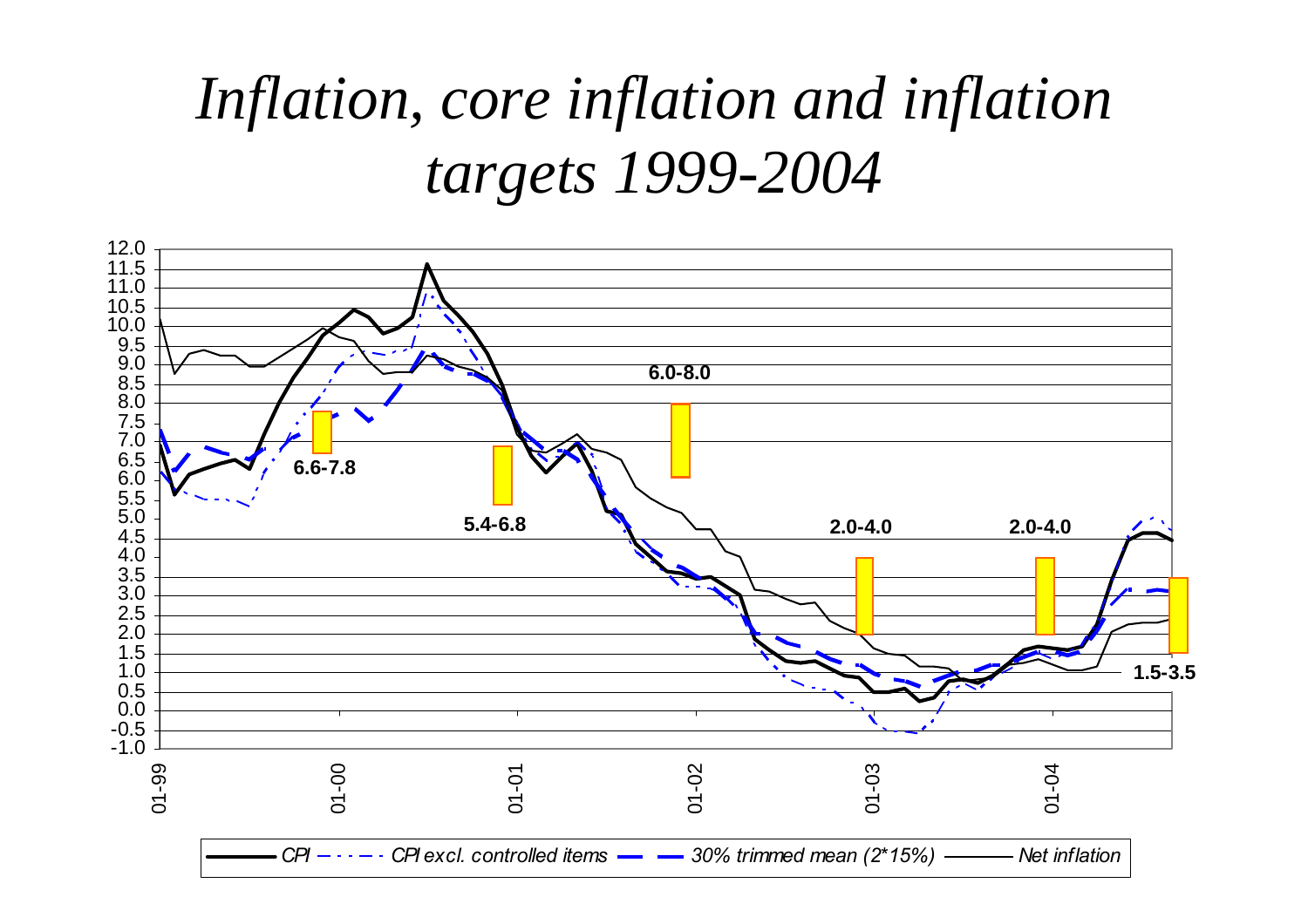# *Monetary Policy excercised by MPC*

- Monetary Policy Council meets once a month for 2 days
- The MPC analyzes the perspectives of meeting the inflation target and discusses:
- inflation forecasts (NBP + commercial banks + institutes)
- inflation perspectives, in particular domestic demand (consumption, accumulation) and supply (GDP, labor market, privatization), external factors (foreign trade, foreign prices)
- money supply
- indices of monetary conditions/restrictiveness (MCI)
- transmission mechanism of monetary policy